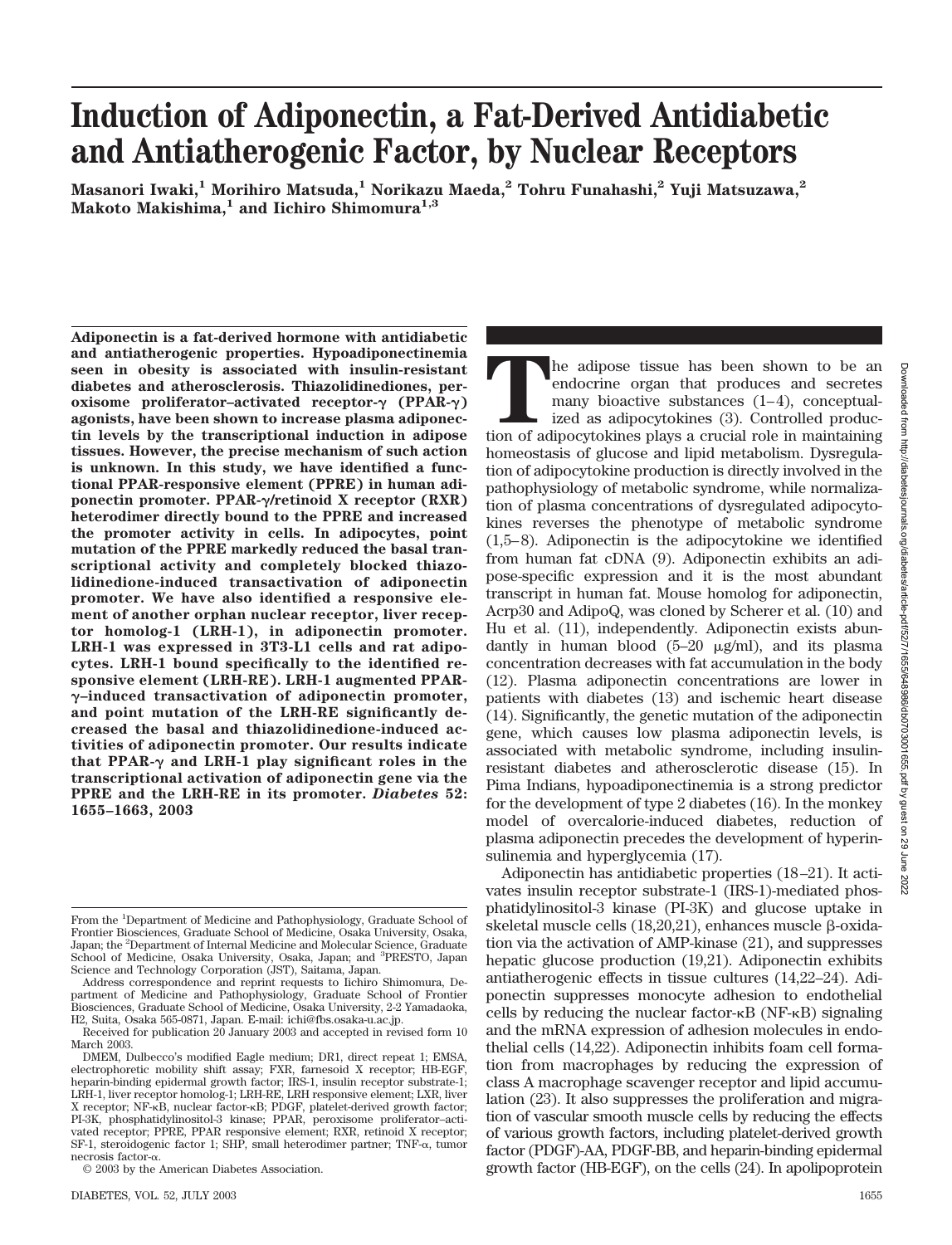E–deficient mice, infection of adenovirus-expressing human adiponectin ameliorates atherosclerosis (25). Finally, adiponectin deficiency in knockout mice causes diet-induced insulin resistance and diabetes and increases neointimal thicking in the arterial wall by mechanic injury (20,26,27). Adiponectin supplement completely reverses the diabetic and atherosclerotic phenotypes of the knockout mice (20,26).

These observations implicate that hypoadiponectinemia is a precedent pathological condition for the development of obesity-related metabolic syndrome including insulinresistant diabetes and atherosclerosis. Therefore, the therapy that can increase the production and secretion of adiponectin should be useful to treat metabolic syndrome.

We and others have reported that treatments with thiazolidinediones, which are known as peroxisome proliferator–activated receptor- $\gamma$  (PPAR- $\gamma$ ) agonists, can increase plasma adiponectin levels in humans and mice (28–30). Studies using mice and cultured adipocytes have revealed that thiazolidinediones increase adiponectin mRNA levels in adipose cells, resulting in increased production and secretion of adiponectin protein (28,29). However, direct repeat 1 (DR1) sites, to which PPAR- $\gamma$ /retinoid X receptor (RXR) heterodimer is thought to bind, have not been identified in the promoter region of adiponectin gene (31,32). Therefore, the question of whether the increase in adiponectin mRNA levels by PPAR- $\gamma$  ligands is a direct effect via a PPAR-responsive element (PPRE) in its flanking region, or is an indirect effect mediated by accelerated differentiation of adipocytes or other target genes of  $PPAR-\gamma$ , remains to be resolved. The current study reveals the existence of PPRE in human adiponectin promoter, PPAR- $\gamma$ /RXR heterodimer-mediated transactivation of adiponectin gene through the PPRE, and involvement of liver receptor homolog-1 (LRH-1) in enhancing PPAR- $\gamma$ -mediated transactivation of adiponectin gene in adipocytes. Revealing the transactivation machinery of adiponectin gene regulated by PPAR- $\gamma$ , RXR and LRH-1 should be useful to identify new compounds to enhance the adiponectin production.

#### **RESEARCH DESIGN AND METHODS**

**Plasmids.** The luciferase reporter plasmids of human adiponectin promoter were generated by excising the promoter fragment from the genomic clone of adiponectin (31) and inserting it into the *Kpn*I and *Sac*I sites of the pGL3 basic luciferase expression vector (Promega). Serial deletion of the pGL3-adiponectin luciferase plasmid was performed by PCR. Point mutation of the pGL3 adiponectin luciferase plasmid was introduced using the QuikChange Site-Directed Mutagenesis kit (Stratagene). Expression plasmids encoding mouse PPAR- $\gamma$  (pCMX-mPPAR- $\gamma$ ), mouse RXR $\alpha$  (pCMX-mRXR $\alpha$ ), mouse LRH-1 (pCMX-mLRH-1), VP16 (pCMX-VP16), VP16-mouse PPAR- $\gamma$  chimera protein (pCMX-VP16-mPPAR-γ), VP16-human RXRα chimera protein (pCMX-VP16hRXR $\alpha$ ), and  $\beta$ -galactosidase (pCMX- $\beta$ -gal) were generous gifts from Dr. David Mangelsdorf (University of Texas Southwestern Medical Center, Dallas, TX). Expression plasmids encoding human PPAR- $\gamma$  (pcDNA3.1-hPPAR- $\gamma$ ) and human RXR $\alpha$  (pcDNA3.1-hRXR $\alpha$ ) were previously described (33). Human LRH-1 (AF146343) was cloned and inserted into pcDNA3.1 to generate the expression plasmid for human LRH-1 (pcDNA3.1-hLRH-1).

**Animal studies.** The experimental protocol was approved by the Ethics Review Committee for Animal Experimentation of Osaka University. Male 13-week-old C57BL/KsJ (*db/db*) mice (Clea, Tokyo, Japan) were fed powder diet (CRF-1; Oriental Kobo) containing 0.2% troglitazone or 0.01% pioglitazone, respectively. The mice were killed 2 weeks later. Total RNA extracted from subcutaneous adipose tissues was electrophoresed and transferred to nylon membrane (6). The membranes were hybridized with mouse adiponectin and 36B4 cDNA probe labeled with  $[\alpha^{-32}P]$ dCTP. Plasma adiponectin levels were measured by Western blot analysis. Plasma samples were

resolved on 12.5% SDS-PAGE gel, followed by electrophoretic transfer to a nitrocellulose membrane. The signal was detected with a rabbit polyclonal antibody against mouse adiponectin using the enhanced chemiluminescence system (Amersham Biosciences).

**Cotransfection assays in HEK293 cells.** Human embryonic kidney (HEK) 293 cells were maintained at  $37^{\circ}$ C, 5% CO<sub>2</sub> in Dulbecco's modified Eagle medium (DMEM) containing 10% FBS. Transfections were performed by calcium phosphate coprecipitation as previously described (34). A ligand compound was added at 8 h after transfection. Cells were harvested after 18 h for luciferase and  $\beta$ -galactosidase assays. Luciferase data were normalized  $relative$  to an internal  $\beta$ -galactosidase control and expressed as the relative luciferase activity.

**Electrophoretic mobility shift assays.** Electrophoretic mobility shift assay (EMSA) was performed as described previously  $(35)$ . PPAR- $\gamma$ , RXR $\alpha$ , and LRH-1 proteins were synthesized from pcDNA3.1-hPPAR- $\gamma$ , pcDNA3.1 $h\nRXR<sub>\alpha</sub>$ , and pcDNA3.1-hLRH-1 expression plasmids, respectively, using the  $T<sub>N</sub>T$  T7 Quick Coupled Transcription/Translation Systems (Promega). To analyze the specific binding of PPAR- $\gamma$ /RXR heterodimer to the PPRE, the double-strand oligonucleotide spanning from  $-291$  to  $-267$  of human adiponectin promoter was 32P-radiolabeled using T4 polynucleotide kinase (TaKaRa) with  $[\gamma^{32}P]$ ATP. To analyze the specific binding of LRH-1 to the LRH-RE, the double-strand oligonucleotide spanning from  $-245$  to  $-221$  of human adiponectin promoter was labeled. Double-strand oligonucleotides composed of the following sequences were used for competition assays: human adiponectin PPRE wild-type, 5-TGG TTT *TGA CTT TTG CCC C*AT CTT C-3 and human adiponectin PPRE mutant, 5-TGG TTT *TGA CTT TTG ttC C*AT CTT C-3; mouse aP2 PPRE (36), 5-GAT CTG *TGA ACT CTG ATC C*AG TAA G-3; human adiponectin LRH-RE wild-type, 5-AAT AAG GG*T CAA GGC CT*G GAA ACA C-3; human adiponectin LRH-RE mutant, 5-AAT AAG GGT CAA ccC CTG GAA ACA C-3' and rat cytochrome P450 (Cyp) 7a1 LRH-RE (34), 5'-GAC TTA GTT CAA GGC CGG GTA ATG C-3'. PPRE and LRH-RE sequences are italicized. The mutated bases are shown in lower case. **RNA preparations from adipocytes.** Rat stromal vascular cells and mature adipocytes were isolated by collagenase digestion as described previously (37). Epididymal fat pads were excised from male 8-week-old Sprague-Dawley rats (Japan SLC) and immediately minced in ice-cold Krebs-Ringer HEPES buffer (pH 7.4) containing 1% BSA. The minced tissue (2 g) was digested at 37°C for 30 min in 6 ml of Krebs-Ringer HEPES buffer (pH 7.4) containing 1% BSA and 20 mg of type I collagenase (Worthington Biochemical) with continuous agitation. Digested tissue was filtered through a nylon mesh and centrifuged at 500*g* for 3 min. Mature adipocytes, found at the top of the supernatant, and stromal vascular cells, found in the pellet, were transferred to new tubes, respectively. The collected cells were mixed thoroughly by vortexing with RNA STAT-60 solution (TEL-TEST). Total RNA was extracted using the protocol provided by the manufacturer.

Mouse preadipocyte 3T3-L1 cells were maintained in DMEM containing 10% FBS. For differentiation, cells (3 days after reaching confluence) were cultured for 2 days with 10% FBS-supplemented DMEM containing  $5 \mu\text{g/ml of}$ insulin,  $0.5$  mmol/l 1-methyl-3-isobutyl-xanthine, and 1  $\mu$ mol/l dexamethasone. The cells were further incubated with DMEM containing 10% FBS to differentiate into adipocytes. Total RNA was extracted from undifferentiated 3T3-L1 preadipocytes and differentiated 3T3-L1 adipocytes (on day 6 after induction of differentiation) using RNA STAT-60 according to the method recommended by the manufacturer.

**RT-PCR.** First-strand cDNA was synthesized from total RNA using Thermoscript RT (Invitrogen) primed by an oligo dT primer. Real-time PCR amplification of PPAR- $\gamma$ , LRH-1, and  $\beta$ -actin was performed on the LightCycler (Roche Diagnostics) using LightCycler-FastStart DNA Master SYBR Green I (Roche Diagnostics). Primer sets were the following: PPAR- $\gamma$ , 5'-CCA GAG TCT GCT GAT CTG CG-3' and 5'-GCC ACC TCT TTG CTC TGA TC-3'; LRH-1, 5-GCC CTC ATT CGA GCC AAT GG-3 and 5-CTG GGT ACT CAG ACT TGA TGG C-3'; and  $\beta$ -actin, 5'-TGA CAG GAT GCA GAA GGA GAT-3' and 5'-CTC CTG CTT GCT GAT CCA CAT-3'. The levels of PPAR- $\gamma$  and LRH-1 mRNA were normalized relative to the amount of  $\beta$ -actin mRNA and were expressed in arbitrary units.

**Transfection studies of 3T3-L1 cells.** On day 6 after induction of differentiation, the media of 3T3-L1 cells in 6-well plates were changed to OPTI-MEM (Invitrogen), and the cells were transfected with luciferase reporter plasmids using LipofectAMINE 2000 reagent (Invitrogen) according to the instructions provided by the manufacturer. Transfection was performed using  $1 \mu$ g of pCMX-ß-gal (internal standard) along with 2 µg of pGL3-basic plasmid containing human adiponectin promoter or with control pGL3-basic plasmid alone. An equal amount of 20% FBS-supplemented DMEM with or without pioglitazone was added into the media 3.5 h later. At 44 h after ligand treatment, luciferase reporter assays were performed using Luciferase Assay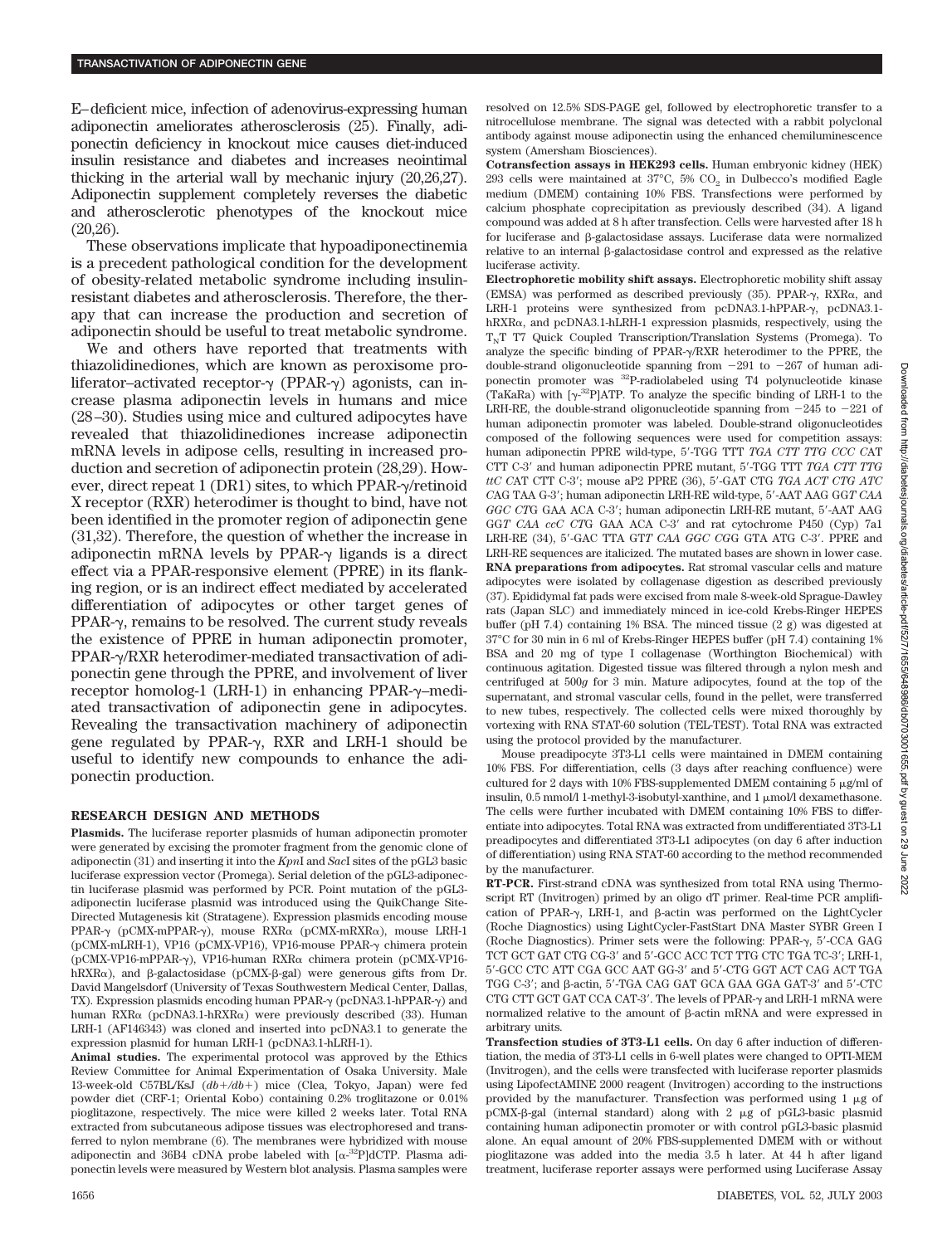

**FIG. 1. Effects of thiazolidinediones on adipose mRNA expression and plasma protein levels of adiponectin in mice. Male 13-week-old obese (***db*-**/***db*-**) mice were fed powder diet containing various thiazolidinediones for 2 weeks.** *A***: Northern blot analysis for adiponectin was performed using total RNA extracted from subcutaneous adipose tissues.** *B***: Plasma adiponectin was detected by Western blot analysis with anti-mouse adiponectin antibody. Representative data from individual animals are demonstrated among three to four animals for each group. Tro, troglitazone; Pio, pioglitazone; C, control group fed powder diet containing no compounds.**

 $System (Promega)$ . Luciferase values were normalized by an internal  $\beta$ -galactosidase control and expressed as the relative luciferase activity.

#### **RESULTS**

**Thiazolidinediones increase adipose mRNA expression and plasma protein levels of adiponectin in mice.** Consistent with the previous reports  $(28,29)$ , PPAR- $\gamma$ ligands augmented adiponectin mRNA levels in white adipose tissues (Fig. 1*A*). The mRNA induction of adiponectin was associated with an increase in its plasma concentrations (Fig. 1*B*).

**PPAR-** $\gamma$  and RXR transactivate human adiponectin **promoter.** PPAR- $\gamma$  acts as a nuclear receptor-transcription factor by forming a heterodimer with RXR. We examined the direct effect of PPAR- $\gamma$ /RXR heterodimer on the transcription of adiponectin gene by luciferase reporter assays. The 5-flanking region of human adiponectin gene  $(-908 \text{ to } +14)$  was cloned by PCR and inserted into the luciferase cassette construct. Assays were performed in human kidney HEK293 cells, which seemingly lack most of the adipogenic transcription factors. As shown in Fig. 2A, coexpression of PPAR- $\gamma$  and RXR $\alpha$  increased human adiponectin promoter activity, although expression of PPAR- $\gamma$  or RXR $\alpha$  alone failed to enhance the promoter activity. Pioglitazone augmented the luciferase activity induced by coexpression of PPAR- $\gamma$  and RXR $\alpha$ . Next, to strengthen the response, we utilized VP16-chimera nuclear receptors, in which the activation domain of herpes virus VP16 protein was fused with receptors. VP16-PPAR- $\gamma$  and  $VP16-RXR\alpha$  are ligand-independent and constitutively active for the responsive genes (38). As shown in Fig. 2*B*, expression of VP16-PPAR- $\gamma$  alone slightly increased the adiponectin promoter activity. Expression of VP16-RXR $\alpha$ alone did not affect the luciferase activity compared with the VP16 control. However, coexpression of VP16-PPAR-



**FIG. 2. Promoter analysis of human adiponectin gene.** *A***: HEK293 cells were transfected with nuclear receptor expression plasmids and luciferase reporter constructs containing the 5-flanking region of human adiponectin gene. The reporter construct, p(908)/LUC, consists of the nucleotide sequence between 908 and** -**14 upstream of the transcription start site. Full-length PPAR-γ and/or RXRα were expressed. Following transfection, cells were treated for 18 h with 1 mol/l pioglitazone (Pio) or vehicle (EtOH). Normalized luciferase activities are shown as means**  $\pm$  **SE** ( $n = 3$ ). *B*: HEK293 cells were **transfected with VP16-PPAR- and/or VP16-RXR expression plasmids and the luciferase reporter vector containing human adiponectin promoter. No ligand was added. Normalized luciferase activities are shown** as means  $\pm$  SE ( $n = 3$ ). *C*: HEK293 cells were transfected with **VP16-PPAR-– and VP16-RXR–expression plasmids and luciferase reporter constructs containing serial deletions of the 5-flanking region of human adiponectin gene. No ligand was added. Normalized luciferase activities are shown as means**  $\pm$  **SE (** $n = 3$ **).** 

and VP16-RXR $\alpha$  markedly increased the promoter activity. These results demonstrated that PPAR- $\gamma$ /RXR heterodimer acted on the promoter of human adiponectin gene.

**Identification of PPRE in human adiponectin promoter.** To identify the element responsible for PPAR- $\gamma$ / RXR heterodimer–induced transactivation of adiponectin promoter, we analyzed the effects of serial deletions of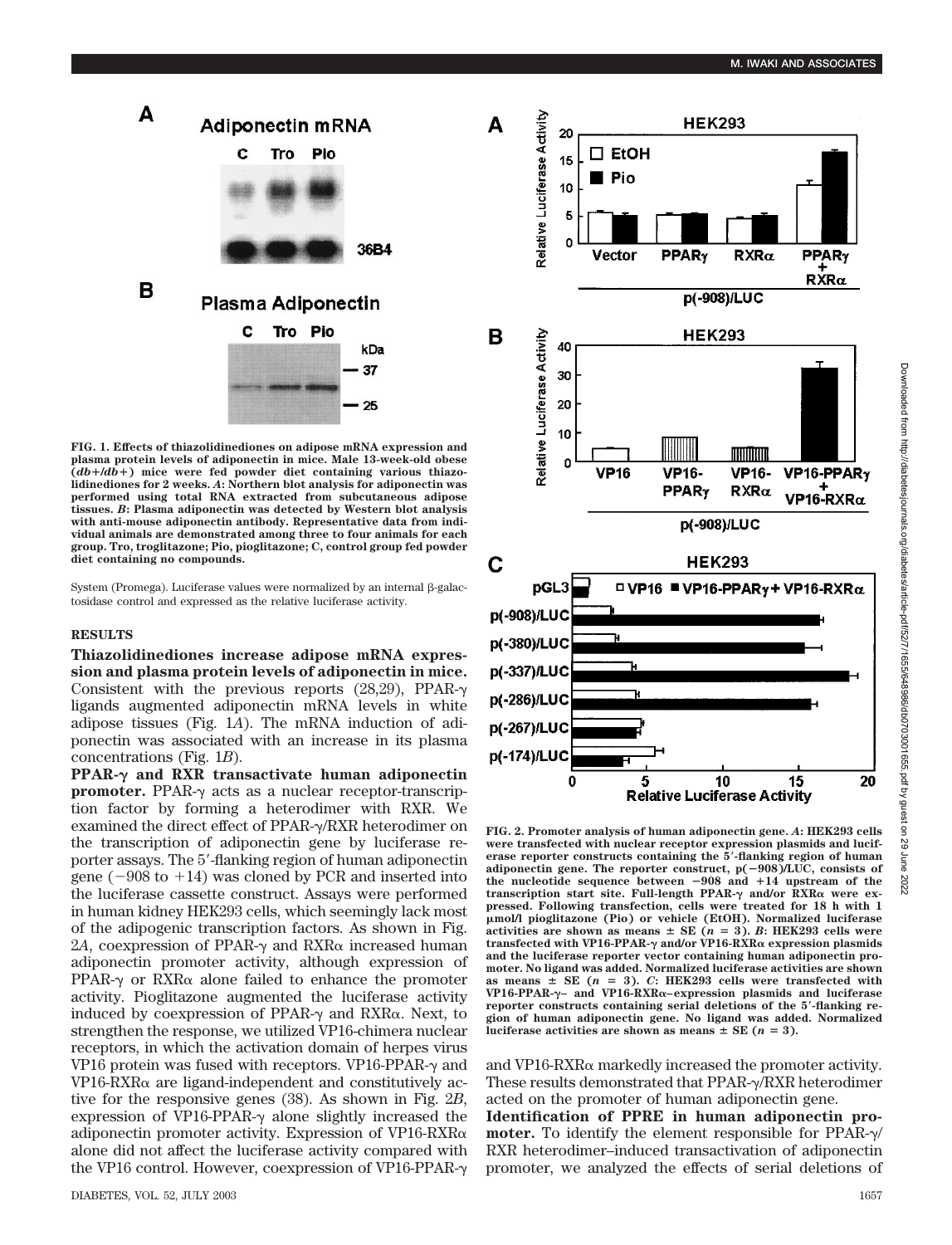| А<br>Gene                           | <b>PPRE</b> sequence                                                              | Position     |
|-------------------------------------|-----------------------------------------------------------------------------------|--------------|
|                                     | human adiponectin 5'- AGAAGAT GGGGCA A AAGTCA AAACCAC 3'                          | $-273/285$   |
| mouse aP2                           | GGGTGA A ATGTGC ATTTCTG 3'<br>5'-TCTCTCT<br>5'-TCTTACT GGATCA G AGTTCA CTAGTGG 3' | ARE6<br>ARE7 |
| mouse c-Cbl-<br>associating protein | 5'-TTGACAC AGGCTA A AGGTCA TCTGAGG 3'                                             | $-1097/1085$ |
| $mouse$ LXR $\alpha$                | GGGGCA A AGTTCA GCACAGA 3'<br>5'-GTTGGAT                                          | $-722/710$   |
| mouse AQPap                         | 5'-CITCTCC AGGGGA G AGGTCA GTAGGGC 3'                                             | $-81/93$     |



**FIG. 3. Identification of the functional PPRE in human adiponectin promoter.** *A***: The PPRE sequence in human adiponectin promoter is compared with the PPRE sequences in the promoters of various PPAR-–responsive genes: mouse aP2 PPRE,** *ARE6***, and** *ARE7* **(36); mouse c-Cbl-associating protein PPRE (39); mouse LXRα PPRE (40); and mouse AQPap (aquaporin adipose) PPRE (35). DR1 motifs are boxed.** *B***: Schematic illustration of the human adiponectin promoter and luciferase reporter construct. The PPRE sequence at position from 285 to 273 is indicated. Point mutation from GG to AA was introduced at 276/275.** *C***: Transcriptional activities were compared** between wild-type  $[p(-908) / LUC$  wt] and mutant reporters  $[p(-908) / LUC]$ **LUC PPRE mut], as described in** *B***. HEK293 cells were transfected with VP16-PPAR- and VP16-RXR expression plasmids and luciferase reporter constructs. No ligand was added. Normalized luciferase activi**ties are shown as means  $\pm$  SE ( $n = 3$ ).

adiponectin promoter on luciferase activities (Fig. 2*C*). VP16-PPAR- $\gamma$ – and VP16-RXR $\alpha$ –induced transactivation was completely abolished when the region between  $-286$ and  $-267$  was deleted. Inspection of this region revealed a putative PPRE of the DR1 type at  $-273$  to  $-285$ . Figure 3A shows the similarity of the putative PPRE sequence in human adiponectin promoter to the previously described PPRE sites in various gene promoters (35,36,39,40).

To validate this putative PPRE, we introduced point mutation from GG to AA at  $-276/-275$  position (Fig. 3*B*). This replacement of two nucleotides completely abolished transactivation of human adiponectin promoter by VP16- PPAR- $\gamma$  and VP16-RXR $\alpha$  (Fig. 3*C*). These results showed that PPAR-/RXR heterodimer activated the transcription of adiponectin gene via the identified PPRE in its promoter.



**FIG. 4. Specific binding of PPAR-/RXR heterodimer to the PPRE in human adiponectin promoter. EMSAs were performed with the [32P] labeled oligonucleotide containing the PPRE in human adiponectin promoter. The labeled probe was incubated with in vitro synthesized PPAR- and/or RXR. The position of the shifted PPAR-/RXR complex with the labeled oligonucleotide is indicated by the arrow. Competitive assays were performed using unlabeled oligonucleotides containing human adiponectin PPRE wild-type (***lanes 5* **and** *6***), PPRE mutant (276/275, GG to AA) (***lanes 7* **and** *8***), or mouse aP2 PPRE (***lanes 9* **and** *10***), as competitors by 10- and 50-fold molar excess.**

**PPAR-/RXR heterodimer binds to human adiponec**tin PPRE. To confirm that PPAR- $\gamma$ /RXR heterodimer binds to the identified PPRE in human adiponectin promoter, EMSAs were performed with the double-stranded oligonucleotide containing human adiponectin PPRE. <sup>32</sup>Pradiolabeled PPRE oligonucleotide was incubated with in vitro translated PPAR- $\gamma$  and/or RXR $\alpha$  (Fig. 4). Neither PPAR- $\gamma$  nor RXR $\alpha$  alone bound to human adiponectin PPRE (Fig. 4, *lanes 2* and 3). When PPAR- $\gamma$  and RXR $\alpha$ were incubated together, the mobility of the labeled probe was shifted (Fig. 4, *lane 4*). The signal of the shifted band disappeared by competition with an excess of the homologous oligonucleotide (Fig. 4, *lanes 5* and *6*), but not with the PPRE mutant (Fig. 4, *lanes 7* and *8*), which contains point mutation (GG to AA,  $-276/-275$ ), as described in Fig. 3*B*. Another unlabeled oligonucleotide based on the PPRE present in mouse aP2 gene enhancer (36) was also an effective competitor (Fig. 4, *lanes 9* and *10*). These results indicated that  $PPAR-\gamma/RXR$  heterodimer bound specifically to the identified PPRE in human adiponectin promoter.

**LRH-1 enhances PPAR-–induced transactivation of human adiponectin promoter via LRH-RE.** To identify other transcription factors that could enhance the transcription of human adiponectin gene, we examined the binding elements of transcription factors in the adiponectin promoter. We identified a putative LRH-RE located at  $-237$  to  $-229$  (Fig. 5A), downstream of the PPRE in human adiponectin promoter (Fig. 5*B*). LRH-RE is a binding element of another orphan nuclear receptor, LRH-1. Figure 5*A* shows the similarity of the putative LRH-RE sequence in human adiponectin promoter to the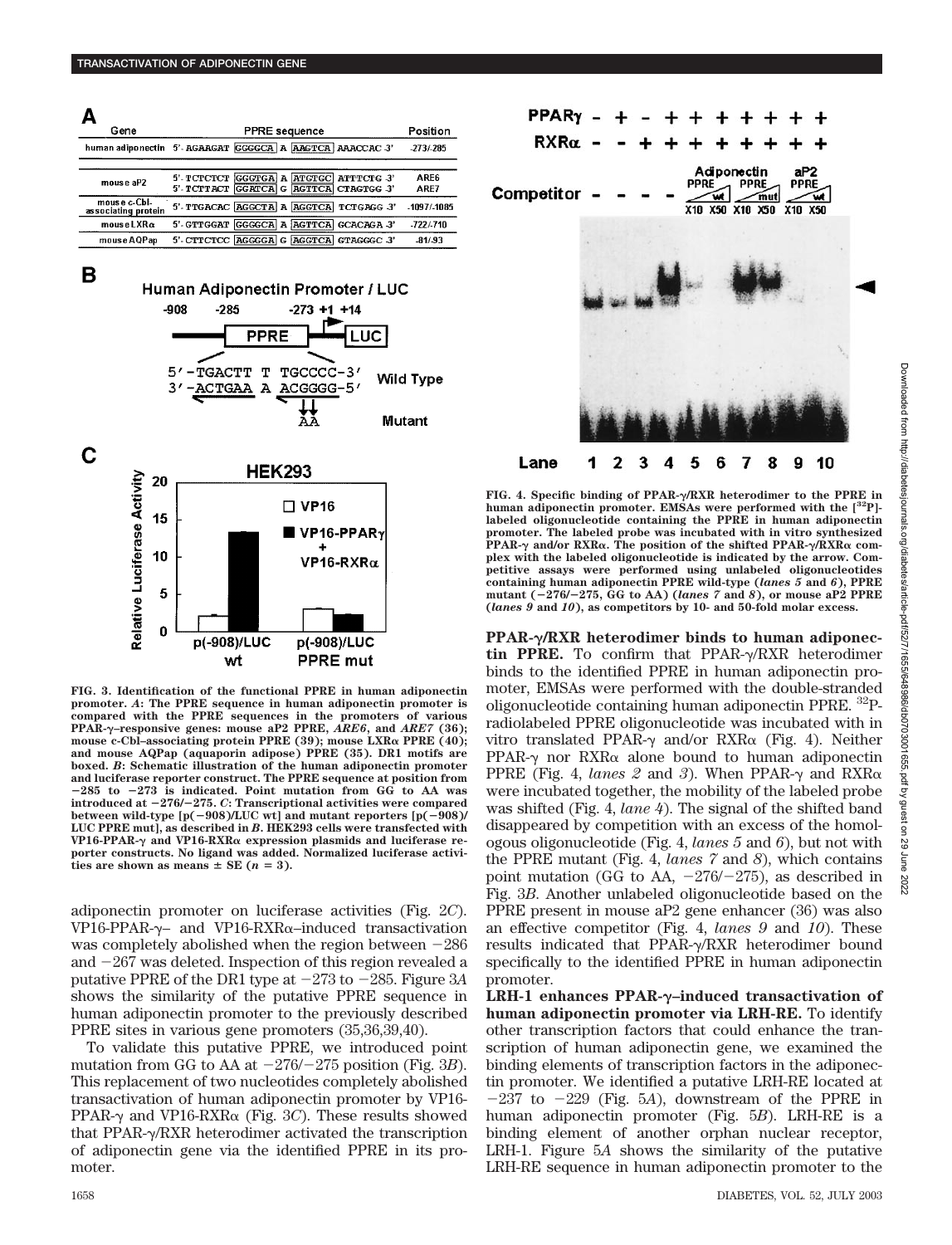

**FIG. 6. Specific binding of LRH-1 to LRH-RE in human adiponectin promoter. EMSAs were performed with the [32P]-labeled oligonucleotide containing the LRH-RE in human adiponectin promoter and in vitro synthesized LRH-1. The position of the shifted LRH-1 complex with the labeled oligonucleotide is indicated by the arrow. Competitive assays were performed using unlabeled oligonucleotides containing human adiponectin LRH-RE wild-type (***lanes 3* **and** *4***), LRH-RE mutant (233/232, GG to CC) (***lanes 5* **and** *6***), or rat Cyp7a1 LRH-RE (***lanes 7* **and** *8***), as competitors by 10- and 50-fold molar excess.**

fection assays with the luciferase reporter construct, expression plasmids of PPAR- $\gamma$ , RXR $\alpha$  (without the VP16 component) and LRH-1 were performed (Fig. 5*C*). Coexpression of PPAR- $\gamma$  and RXR $\alpha$  activated human adiponectin promoter activity (Fig. 5*C*, *lane 2* vs*. lane 1*). Pioglitazone augmented the luciferase activity induced by PPAR-/RXR (Fig. 5*C*, *lane 2*). LRH-1 alone did not affect the promoter activity (Fig. 5*C*, *lane 3*). However, coexpression of PPAR- $\gamma$ /RXR $\alpha$  and LRH-1 significantly augmented the luciferase activity in either the presence or absence of pioglitazone (Fig. 5*C*, *lane 4*). These results demonstrated that LRH-1 enhanced PPAR- $\gamma$ -stimulated transactivation of human adiponectin promoter.

To determine the significance of the putative LRH-RE in human adiponectin promoter, we introduced point mutation from GG to CC at  $-233/-232$  position (Fig. 5*B*). This point mutation did not affect PPAR- $\gamma$ /RXR–induced transactivation (Fig. 5*C*, *lane 6* vs. *lane 2*). However, the effect of LRH-1 on PPAR- $\gamma$ -induced transactivation was completely abolished (Fig. 5*C*, *lane 8* vs. *lane 6* and *lane 8* vs. *lane 4*). These results indicated that the effect of LRH-1 on PPAR- $\gamma$ -induced transactivation of adiponectin promoter was mediated through the identified LRH-RE.

**LRH-1 binds to human adiponectin LRH-RE.** To determine whether LRH-1 binds to the LRH-RE in human adiponectin promoter, EMSAs were performed with the double-stranded oligonucleotide containing human adiponectin LRH-RE. Incubation of <sup>32</sup>P-radiolabeled LRH-RE oligonucleotide with in vitro translated LRH-1 resulted in a shift in the mobility of the labeled probe (Fig. 6, *lane 2*). The signal of the shifted band disappeared by competition with an excess of the homologous oligonucleotide in a dose-dependent manner (Fig. 6, *lanes 3* and *4*) but not with the LRH-RE mutant (Fig. 6, *lanes 5* and *6*), which contains point mutation (GG to CC,  $-233/-232$ ) described in Fig. 5*B*. Another unlabeled oligonucleotide based on the LRH-RE present in rat Cyp7a1 gene promoter (34) was also an effective competitor (Fig. 6, *lanes 7* and *8*). These



в

А



**FIG. 5. Effect of LRH-1 on PPAR-–induced transactivation of human adiponectin promoter.** *A***: The LRH-RE sequence exists at position from 237 to 229 in human adiponectin promoter. The LRH-RE sequence in human adiponectin promoter is compared with the LRH-RE sequences in the promoters of various LRH-1 responsive genes: rat Cyp7a1 LRH-RE (34); human Cyp7a1 LRH-RE (41); human CETP LRH-RE (42); and rat Cyp8b1 LRH-RE (43).** *B***: Schematic illustration of the human adiponectin promoter and luciferase reporter construct. The LRH-RE sequence between 237 and 229, downstream of the PPRE, is indicated. Point mutation from GG to CC was introduced at 233/232.** *C***: HEK293 cells were cotransfected with nuclear receptor expression plasmids and luciferase reporter constructs containing human adiponectin promoter. Full-length PPAR-, RXR, and/or LRH-1, none of which contained the VP16 component, were expressed. Transcriptional activities were compared between wild-type [p(908)/ LUC wt] and LRH-RE mutant reporter (LRH-RE mut), as described in** *B***. Following transfection, cells were treated for 18 h with 1 mol/l pioglitazone (Pio) or vehicle (EtOH). Normalized luciferase activities** are shown as means  $\pm$  SE ( $n = 3$ ).

previously described LRH-RE sites in various LRH-1– responsive gene promoters (34,41–43).

To examine whether LRH-1 affects  $PPAR-\gamma$ -induced transactivation of human adiponectin promoter, cotrans-

 $\frac{1}{2}$ 82 June 2022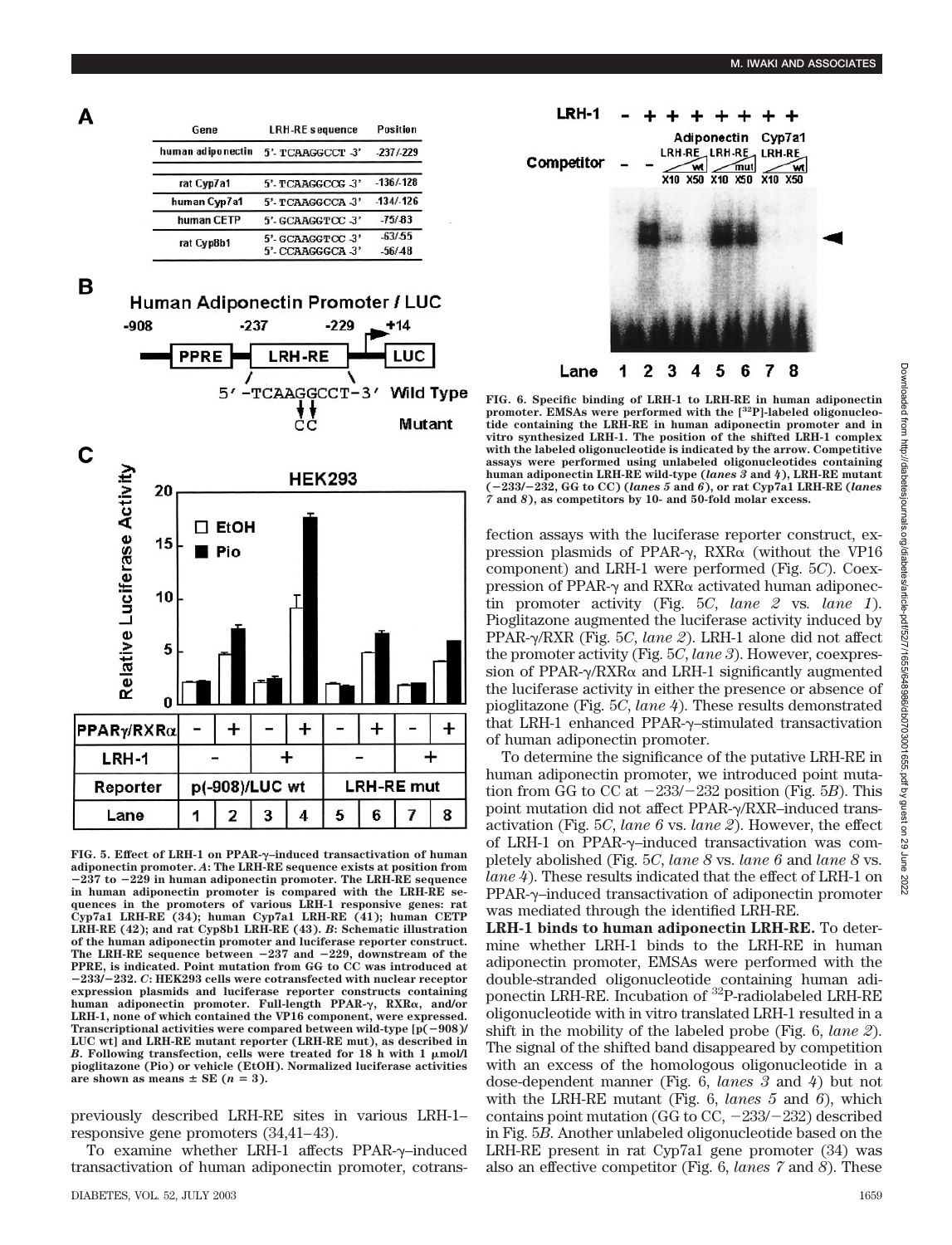results indicated that LRH-1 bound specifically to the identified LRH-RE in human adiponectin promoter.

**Expression of LRH-1 in adipocytes.** To address the physiological role of LRH-1 in adiponectin gene expression, we measured the mRNA levels of LRH-1 in stromal vascular cells, containing preadipocytes, and in mature adipocytes, isolated from rat epididymal fat pads (Fig. 7*A*). Reverse transcription and real-time PCR were performed with total RNA prepared from these cells. PPAR- $\gamma$  mRNA was expressed predominantly in mature adipocytes as described previously (44), and LRH-1 mRNA was expressed more abundantly in mature adipocytes than in stromal vascular cells.

Next, we performed RT-PCR using total RNA prepared from mouse 3T3-L1 cells (Fig. 7*B*). The expression of LRH-1 mRNA was observed in both undifferentiated preadipocytes and differentiated adipocytes. There was no significant difference in the level of LRH-1 mRNA in 3T3-L1 cells before and after differentiation.

**Significance of PPRE and LRH-RE on transcription of adiponectin gene in 3T3-L1 adipocytes.** To assess the significance of PPRE and LRH-RE in adiponectin promoter in adipocytes, we transfected luciferase reporter constructs containing wild-type or mutated human adiponectin promoter ( $-908$  to  $+14$ ) into 3T3-L1 adipocytes (day 6) after induction of differentiation) (Fig. 7*C*). The basal luciferase activity of the wild-type construct of adiponectin promoter was 19-fold higher than that of the pGL3 basic luciferase vector in 3T3-L1 adipocytes. Incubation with pioglitazone markedly enhanced the transcriptional activity of adiponectin promoter by 8.8-fold compared with the basal condition. However, transfection of the PPRE-mutated reporter construct (GG to AA,  $-276/-275$ ; Fig. 3*B*) caused a marked reduction of transcriptional activity in the basal state, and no further stimulation was seen by treatment with pioglitazone.

On the other hand, transfection of the LRH-RE–mutated reporter construct (GG to CC,  $-233/-232$ ; Fig. 5*B*) significantly decreased the transcriptional activity in the basal state, while the response to pioglitazone was maintained (7.5-fold in LRH-RE mutation vs. 8.8-fold in wild-type). These results indicated that both PPRE and LRH-RE in adiponectin promoter played significant roles in the transcriptional activation of adiponectin gene in adipocytes.

## **DISCUSSION**

The present study has identified a functional PPRE in the adiponectin promoter and has demonstrated that it plays a significant role in the transcriptional activation of adiponectin gene in adipocytes. PPAR- $\gamma$  is one of key transcription factors that regulate adipogenesis and glucose and lipid metabolism  $(45)$ . PPAR- $\gamma$  regulates the expression of adipocyte-secreted proteins, adipocytokines, which include leptin, tumor necrosis factor- $\alpha$  (TNF- $\alpha$ ), and adiponectin (28,29,46,47). Previous studies have shown that PPAR- $\gamma$  agonists downregulate adipose mRNA expression of leptin and TNF- $\alpha$  (46,47). However, the precise mechanisms of how PPAR- $\gamma$  decreases the mRNA levels of these adipocytokines have not been delineated. We and others (28,29) have reported that treatment with thiazolidinediones,  $PPAR-<sub>\gamma</sub>$  agonists, increase adiponectin mRNA levels in adipocytes and adipose tissues. In the



**FIG. 7. Adipose expression of LRH-1 and significance of PPRE and LRH-RE on transcription of adiponectin gene in adipocytes.** *A***: mRNA** levels of PPAR- $\gamma$  and LRH-1 were quantified by reverse transcription **and real-time PCR. Total RNA was extracted separately from stromal vascular cells and mature adipocytes, isolated from rat epididymal fat pads by collagenase digestion and fractionation as described in RE-SEARCH DESIGN AND METHODS. First-strand cDNA was synthesized from 180 ng of total RNA, and real-time PCR amplification of PPAR-, LRH-1, and -actin was performed as described in RESEARCH DESIGN AND METHODS.** PPAR- $\gamma$  and LRH-1 mRNA levels were normalized to the amount of  $\beta$ -actin mRNA. Data are shown as means  $\pm$  SE ( $n = 3$ ) in arbitrary **units. SVC, rat stromal vascular cells; Adipocytes, rat mature adipocytes.** *B***: Expression of LRH-1 was detected at similar levels in undifferentiated 3T3-L1 preadipocytes and differentiated 3T3-L1 adipocytes. RT-PCR was performed using total RNA extracted from 3T3-L1 preadipocytes and adipocytes (on day 6 after differentiation). cDNA samples were subjected to PCR using primers specific for LRH-1.** *C***: Differentiated 3T3-L1 cells were transfected with the luciferase reporter constructs of human adiponectin promoter. Transcriptional activities were compared among wildtype [p(908)/LUC wt], PPRE mutant [p(908)/LUC PPRE mut, described in Fig. 3***B***], and LRH-RE mutant [p(908)/LUC LRH-RE mut, described in Fig. 5***B***]. Following transfection, cells were treated for 44 h with 1 mol/l pioglitazone (Pio) or vehicle (EtOH). Normalized luciferase activities are shown as means**  $\pm$  **SE (** $n = 3$ **).**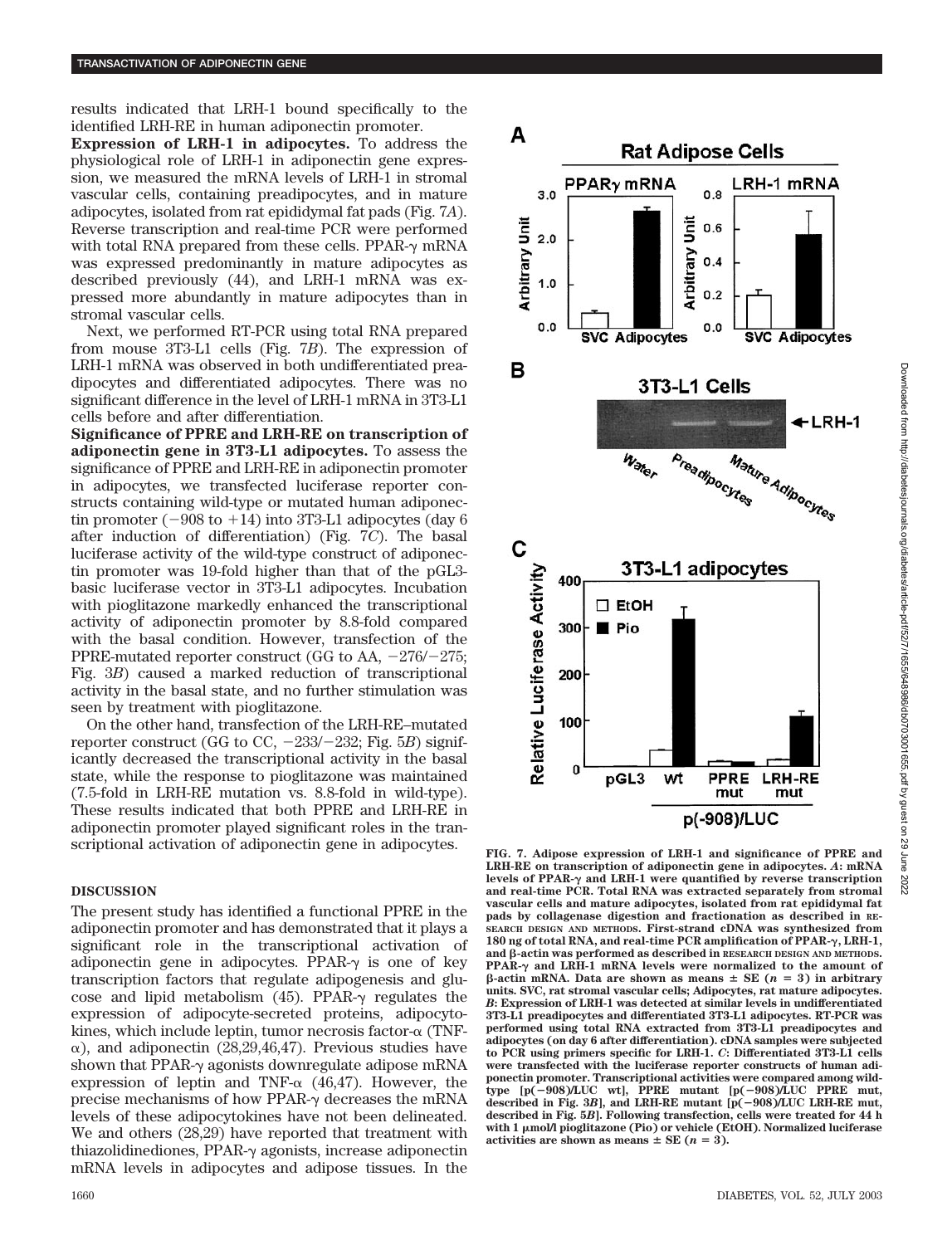current study, the use of adiponectin promoter-reporter constructs and expression plasmids of VP16-chimera nuclear receptors in nonadipose HEK293 cells has led us to identify the functional PPRE in the promoter. This is the first evidence demonstrating the direct transcriptional regulation of adipocytokines by PPAR- $\gamma$ .

In 3T3-L1 adipocytes, pioglitazone markedly induced the luciferase activity of adiponectin promoter. However, pioglitazone treatment of nonadipose HEK293 cells transfected with PPAR- $\gamma$  and RXR increased the transcriptional activity to a much lesser extent than in 3T3-L1 adipocytes. These findings suggest that the expression of adiponectin gene in adipocytes would require tissue-specific competence factors for full-activation. In this study, we have found a binding element of LRH-1 (LRH-RE) in adiponectin promoter. LRH-1 is a monomeric orphan nuclear receptor expressed in the liver, pancreas, intestine, and ovary (48). LRH-1 binds to the LRH-RE in the promoter of Cyp7a1 gene, the rate-limiting enzyme for the conversion of cholesterol into bile acids in the liver. LRH-1 is necessary for transactivation of Cyp7a1 gene by liver X receptor (LXR)/RXR heterodimer (34). In another case, LRH-1 enhances the induction of small heterodimer partner (SHP) gene mediated by farnesoid X receptor (FXR)/RXR heterodimer (34). Hence LRH-1 is considered to serve as a competence factor for the nuclear receptors that form a heterodimer with RXR in the liver (48). Based on this background, we hypothesized that LRH-1 might also exert a function as a competence factor for PPAR- $\gamma$ /RXR heterodimer in adipocytes.

In nonadipose HEK293 cells, the endogenous LRH-1 expression is negligible (41). In our study, transfection of LRH-1 alone did not affect the transcriptional activity of adiponectin promoter in HEK293 cells. However, coexpression of LRH-1 augmented PPAR- $\gamma$ /RXR–induced transactivation of adiponectin promoter. In 3T3-L1 adipocytes, which should contain endogenous PPAR- $\gamma$  ligands, the luciferase activity of adiponectin promoter significantly decreased when the LRH-RE was mutated. We also observed that LRH-1 was expressed in 3T3-L1 adipocytes and mature adipocyte fraction obtained from rat fat pads. These results suggest that LRH-1 plays an important role in  $PPAR-\gamma$ –stimulated transcription of adiponectin gene as a competence factor in adipocytes, although the precise mechanism of LRH-1 action remains unknown. The direct interaction of PPAR- $\gamma$  and LRH-1 was not seen by protein pull-down assay (data not shown). LRH-1 might be associated with a cofactor complex interacting with PPAR- $\gamma$ / RXR as well as  $LXR\alpha/RXR$  (34).

Steroidogenic factor 1 (SF-1) is expressed from the inception of adrenal and gonadal development and plays an important role in regulating the expression of multiple components of steroidogenesis (49). As SF-1 has been shown to share the binding site with LRH-1 (50), it is possible that SF-1 might also be involved in transactivation of adiponectin gene via the LRH-RE identified here. By RT-PCR, SF-1 was highly expressed in adrenal gland and testis in adult male mice, but SF-1 expression was not detected in mouse adipose tissues or 3T3-L1 cells (data not shown). Therefore, in adipocytes, we assume that LRH-1 should be more physiologically relevant for the LRH-RE in adiponectin promoter.



**FIG. 8. Model illustrating transactivation of adiponectin promoter. Adipose expression of adiponectin gene is maintained and induced by endogenous or exogenous PPAR- ligands via the direct binding of PPAR-/RXR heterodimer to the PPRE (273/285) in adiponectin promoter. Another orphan nuclear receptor, LRH-1, also binds to the LRH-RE (237/229), enhancing transactivation of adiponectin promoter, in concert with PPAR-/RXR heterodimer. Increased transcription of adiponectin gene via the PPRE and the LRH-RE in the promoter results in enhanced production and secretion of adiponectin from adipocytes.**

In the previous study by Das et al. (32), alignment of the 3-kb mouse adiponectin/Acrp30 promoter sequence with its human counterpart shows  $\sim$ 70% identity. However, in their article, the PPRE and the LRH-RE identified here are not described. We compared human and mouse adiponectin promoter sequences closely, and identified the PPRElike sequence  $(-255/-267)$  and the LRH-RE–like sequence  $(-230/-222)$  in mouse adiponectin promoter. It will be of interest to determine whether these elements in mouse adiponectin promoter are functional as well.

In the present study, we have shown the molecular mechanisms of stimulatory effects of PPAR- $\gamma$  agonists on the transcription of adiponectin gene (Fig. 8). Adipose expression of adiponectin gene is maintained and induced by endogenous or exogenous PPAR- $\gamma$  ligands via the direct binding of PPAR- $\gamma$ /RXR heterodimer to the PPRE (-273/  $-285$ ) in adiponectin promoter. Another nuclear receptor, LRH-1, also binds to the LRH-RE  $(-237/-229)$  and functions as a competence factor, enhancing transactivation by PPAR- $\gamma$ /RXR. Increased transcription of adiponectin gene via the PPRE and the LRH-RE in its promoter results in enhanced production and secretion of adiponectin from adipocytes. Therapy manipulating the transcriptional machinery regulated by PPAR- $\gamma$ , RXR, and LRH-1 should enhance the production of adiponectin, a fat-derived antidiabetic and antiatherogenic factor.

# **ACKNOWLEDGMENTS**

This work was supported by Daiwa Securities Health Foundation, Suzuken Memorial Foundation, The Tokyo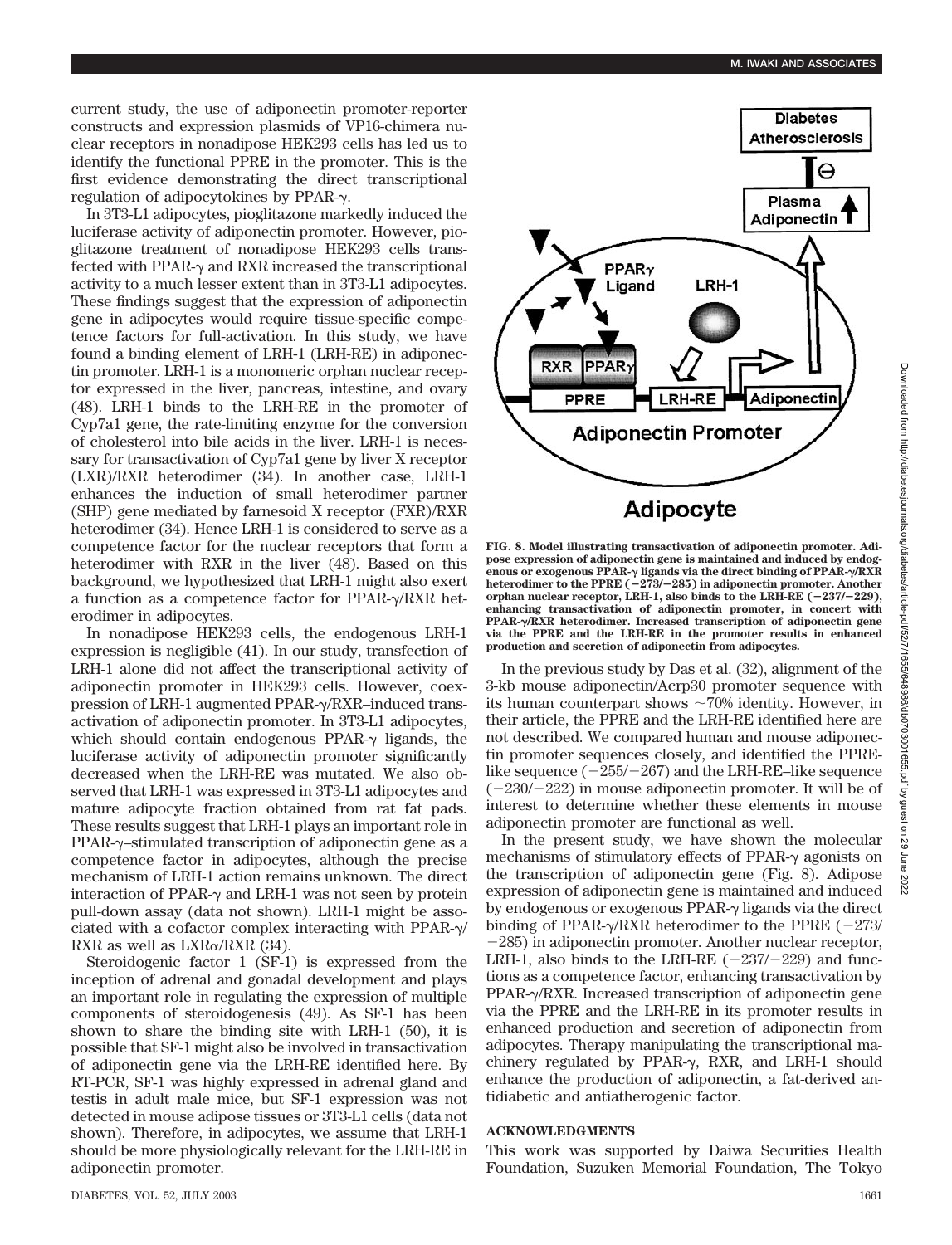Biochemical Research Foundation, Takeda Medical Research Foundation, Uehara Memorial Foundation, Takeda Science Foundation, Novartis Foundation (Japan) for the Promotion of Science, The Cell Science Research Foundation, The Mochida Memorial Foundation for Medical and Pharmaceutical Research, Grant-in-Aid of the Japan Medical Association, The Naito Foundation, Kanae Foundation for Life & Socio-Medical Science, a Japan Heart Foundation Research Grant, and Japan Research Foundation for Clinical Pharmacology.

We are indebted to Takeda Chemical Industries (Osaka, Japan) for providing us with pioglitazone. We are also indebted to the members of Shimomura's laboratory for helpful discussion.

## **REFERENCES**

- 1. Hotamisligil GS, Shargill NS, Spiegelman BM: Adipose expression of tumor necrosis factor-alpha: direct role in obesity-linked insulin resistance. *Science* 259:87–91, 1993
- 2. Zhang Y, Proenca R, Maffei M, Barone M, Leopold L, Friedman JM: Positional cloning of the mouse obese gene and its human homologue. *Nature* 372:425–432, 1994
- 3. Shimomura I, Funahashi T, Takahashi M, Maeda K, Kotani K, Nakamura T, Yamashita S, Miura M, Fukuda Y, Takemura K, Tokunaga K, Matsuzawa Y: Enhanced expression of PAI-1 in visceral fat: possible contributor to vascular disease in obesity. *Nat Med* 2:800–803, 1996
- 4. Steppan CM, Bailey ST, Bhat S, Brown EJ, Banerjee RR, Wright CM, Patel HR, Ahima RS, Lazar MA: The hormone resistin links obesity to diabetes. *Nature* 409:307–312, 2001
- 5. Moitra J, Mason MM, Olive M, Krylov D, Gavrilova O, Marcus-Samuels B, Feigenbaum L, Lee E, Aoyama T, Eckhaus M, Reitman ML, Vinson C: Life without white fat: a transgenic mouse. *Genes Dev* 12:3168–3181, 1998
- 6. Shimomura I, Hammer RE, Richardson JA, Ikemoto S, Bashmakov Y, Goldstein JL, Brown MS: Insulin resistance and diabetes mellitus in transgenic mice expressing nuclear SREBP-1c in adipose tissue: model for congenital generalized lipodystrophy. *Genes Dev* 12:3182–3194, 1998
- 7. Shimomura I, Hammer RE, Ikemoto S, Brown MS, Goldstein JL: Leptin reverses insulin resistance and diabetes mellitus in mice with congenital lipodystrophy. *Nature* 401:73–76, 1999
- 8. Oral EA, Simha V, Ruiz E, Andewelt A, Premkumar A, Snell P, Wagner AJ, DePaoli AM, Reitman ML, Taylor SI, Gorden P, Garg A: Leptin-replacement therapy for lipodystrophy. *N Engl J Med* 346:570–578, 2002
- 9. Maeda K, Okubo K, Shimomura I, Funahashi T, Matsuzawa Y, Matsubara K: cDNA cloning and expression of a novel adipose specific collagen-like factor, apM1 (AdiPose Most abundant Gene transcript 1). *Biochem Biophys Res Commun* 221:286–289, 1996
- 10. Scherer PE, Williams S, Fogliano M, Baldini G, Lodish HF: A novel serum protein similar to C1q, produced exclusively in adipocytes. *J Biol Chem* 270:26746–26749, 1995
- 11. Hu E, Liang P, Spiegelman BM: AdipoQ is a novel adipose-specific gene dysregulated in obesity. *J Biol Chem* 271:10697–10703, 1996
- 12. Arita Y, Kihara S, Ouchi N, Takahashi M, Maeda K, Miyagawa J, Hotta K, Shimomura I, Nakamura T, Miyaoka K, Kuriyama H, Nishida M, Yamashita S, Okubo K, Matsubara K, Muraguchi M, Ohmoto Y, Funahashi T, Matsuzawa Y: Paradoxical decrease of an adipose-specific protein, adiponectin, in obesity. *Biochem Biophys Res Commun* 257:79–83, 1999
- 13. Hotta K, Funahashi T, Arita Y, Takahashi M, Matsuda M, Okamoto Y, Iwahashi H, Kuriyama H, Ouchi N, Maeda K, Nishida M, Kihara S, Sakai N, Nakajima T, Hasegawa K, Muraguchi M, Ohmoto Y, Nakamura T, Yamashita S, Hanafusa T, Matsuzawa Y: Plasma concentrations of a novel, adipose-specific protein, adiponectin, in type 2 diabetic patients. *Arterioscler Thromb Vasc Biol* 20:1595–1599, 2000
- 14. Ouchi N, Kihara S, Arita Y, Maeda K, Kuriyama H, Okamoto Y, Hotta K, Nishida M, Takahashi M, Nakamura T, Yamashita S, Funahashi T, Matsuzawa Y: Novel modulator for endothelial adhesion molecules: adipocytederived plasma protein adiponectin. *Circulation* 100:2473–2476, 1999
- 15. Kondo H, Shimomura I, Matsukawa Y, Kumada M, Takahashi M, Matsuda M, Ouchi N, Kihara S, Kawamoto T, Sumitsuji S, Funahashi T, Matsuzawa Y: Association of adiponectin mutation with type 2 diabetes: a candidate gene for the insulin resistance syndrome. *Diabetes* 51:2325–2328, 2002
- 16. Lindsay RS, Funahashi T, Hanson RL, Matsuzawa Y, Tanaka S, Tataranni PA, Knowler WC, Krakoff J: Adiponectin and development of type 2 diabetes in the Pima Indian population. *Lancet* 360:57–58, 2002
- 17. Hotta K, Funahashi T, Bodkin NL, Ortmeyer HK, Arita Y, Hansen BC, Matsuzawa Y: Circulating concentrations of the adipocyte protein adiponectin are decreased in parallel with reduced insulin sensitivity during the progression to type 2 diabetes in rhesus monkeys. *Diabetes* 50:1126– 1133, 2001
- 18. Yamauchi T, Kamon J, Waki H, Terauchi Y, Kubota N, Hara K, Mori Y, Ide T, Murakami K, Tsuboyama-Kasaoka N, Ezaki O, Akanuma Y, Gavrilova O, Vinson C, Reitman ML, Kagechika H, Shudo K, Yoda M, Nakano Y, Tobe K, Nagai R, Kimura S, Tomita M, Froguel P, Kadowaki T: The fat-derived hormone adiponectin reverses insulin resistance associated with both lipoatrophy and obesity. *Nat Med* 7:941–946, 2001
- 19. Berg AH, Combs TP, Du X, Brownlee M, Scherer PE: The adipocytesecreted protein Acrp30 enhances hepatic insulin action. *Nat Med* 7:947– 953, 2001
- 20. Maeda N, Shimomura I, Kishida K, Nishizawa H, Matsuda M, Nagaretani H, Furuyama N, Kondo H, Takahashi M, Arita Y, Komuro R, Ouchi N, Kihara S, Tochino Y, Okutomi K, Horie M, Takeda S, Aoyama T, Funahashi T, Matsuzawa Y: Diet-induced insulin resistance in mice lacking adiponectin/ ACRP30. *Nat Med* 8:731–737, 2002
- 21. Yamauchi T, Kamon J, Minokoshi Y, Ito Y, Waki H, Uchida S, Yamashita S, Noda M, Kita S, Ueki K, Eto K, Akanuma Y, Froguel P, Foufelle F, Ferre P, Carling D, Kimura S, Nagai R, Kahn BB, Kadowaki T: Adiponectin stimulates glucose utilization and fatty-acid oxidation by activating AMPactivated protein kinase. *Nat Med* 8:1288–1295, 2002
- 22. Ouchi N, Kihara S, Arita Y, Okamoto Y, Maeda K, Kuriyama H, Hotta K, Nishida M, Takahashi M, Muraguchi M, Ohmoto Y, Nakamura T, Yamashita S, Funahashi T, Matsuzawa Y: Adiponectin, an adipocyte-derived plasma protein, inhibits endothelial NF-kappaB signaling through a cAMP-dependent pathway. *Circulation* 102:1296–1301, 2000
- 23. Ouchi N, Kihara S, Arita Y, Nishida M, Matsuyama A, Okamoto Y, Ishigami M, Kuriyama H, Kishida K, Nishizawa H, Hotta K, Muraguchi M, Ohmoto Y, Yamashita S, Funahashi T, Matsuzawa Y: Adipocyte-derived plasma protein, adiponectin, suppresses lipid accumulation and class A scavenger receptor expression in human monocyte-derived macrophages. *Circulation* 103:1057–1063, 2001
- 24. Arita Y, Kihara S, Ouchi N, Maeda K, Kuriyama H, Okamoto Y, Kumada M, Hotta K, Nishida M, Takahashi M, Nakamura T, Shimomura I, Muraguchi M, Ohmoto Y, Funahashi T, Matsuzawa Y: Adipocyte-derived plasma protein adiponectin acts as a platelet-derived growth factor-BB-binding protein and regulates growth factor-induced common postreceptor signal in vascular smooth muscle cell. *Circulation* 105:2893–2898, 2002
- 25. Okamoto Y, Kihara S, Ouchi N, Nishida M, Arita Y, Kumada M, Ohashi K, Sakai N, Shimomura I, Kobayashi H, Terasaka N, Inaba T, Funahashi T, Matsuzawa Y: Adiponectin reduces atherosclerosis in apolipoprotein E-deficient mice. *Circulation* 106:2767–2770, 2002
- 26. Matsuda M, Shimomura I, Sata M, Arita Y, Nishida M, Maeda N, Kumada M, Okamoto Y, Nagaretani H, Nishizawa H, Kishida K, Komuro R, Ouchi N, Kihara S, Nagai R, Funahashi T, Matsuzawa Y: Role of adiponectin in preventing vascular stenosis: the missing link of adipo-vascular axis. *J Biol Chem* 277:37487–37491, 2002
- 27. Kubota N, Terauchi Y, Yamauchi T, Kubota T, Moroi M, Matsui J, Eto K, Yamashita T, Kamon J, Satoh H, Yano W, Froguel P, Nagai R, Kimura S, Kadowaki T, Noda T: Disruption of adiponectin causes insulin resistance and neointimal formation. *J Biol Chem* 277:25863–25866, 2002
- 28. Maeda N, Takahashi M, Funahashi T, Kihara S, Nishizawa H, Kishida K, Nagaretani H, Matsuda M, Komuro R, Ouchi N, Kuriyama H, Hotta K, Nakamura T, Shimomura I, Matsuzawa Y:  $PPAR<sub>\gamma</sub>$  ligands increase expression and plasma concentrations of adiponectin, an adipose-derived protein. *Diabetes* 50:2094–2099, 2001
- 29. Combs TP, Wagner JA, Berger J, Doebber T, Wang WJ, Zhang BB, Tanen M, Berg AH, O'Rahilly S, Savage DB, Chatterjee K, Weiss S, Larson PJ, Gottesdiener KM, Gertz BJ, Charron MJ, Scherer PE, Moller DE: Induction of adipocyte complement-related protein of 30 kilodaltons by PPARgamma agonists: a potential mechanism of insulin sensitization. *Endocrinology* 143:998–1007, 2002
- 30. Yu JG, Javorschi S, Hevener AL, Kruszynska YT, Norman RA, Sinha M, Olefsky JM: The effect of thiazolidinediones on plasma adiponectin levels in normal, obese, and type 2 diabetic subjects. *Diabetes* 51:2968–2974, 2002
- 31. Takahashi M, Arita Y, Yamagata K, Matsukawa Y, Okutomi K, Horie M, Shimomura I, Hotta K, Kuriyama H, Kihara S, Nakamura T, Yamashita S, Funahashi T, Matsuzawa Y: Genomic structure and mutations in adiposespecific gene, adiponectin. *Int J Obes Relat Metab Disord* 24:861–868, 2000
- 32. Das K, Lin Y, Widen E, Zhang Y, Scherer PE: Chromosomal localization, expression pattern, and promoter analysis of the mouse gene encoding